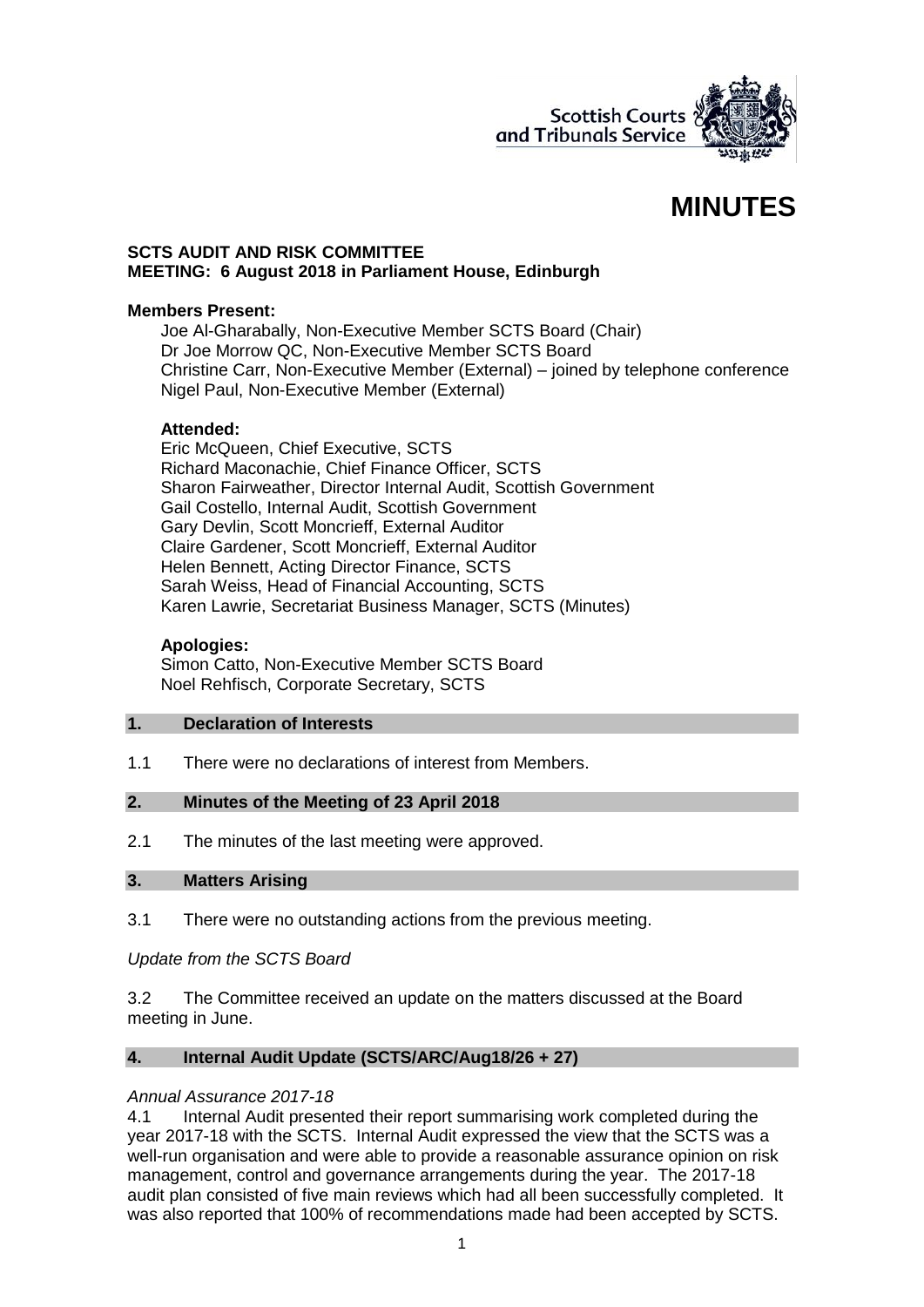# *Progress Report 2018-19*

4.2 Internal Audit reported on the progress made with the 2018-19 Internal Audit Plan since the last meeting in April. Two of the four reviews contained within the plan had commenced, with initial field work for another undertaken. Work remained on track for full completion of the plan within the audit year.

# *Contract Management Review*

4.3 The Executive reported that work had been initiated to address the recommendations made in the Contract Management review by Internal Audit. A new Procurement Manager had recently been appointed and had already implemented new controls to assist the Procurement Team in the monitoring of contracts. The Committee noted the executive's outline plan to address the review recommendations and Internal Audit confirmed that a follow-up audit would be carried out in early 2019.

# *Scottish Government Audit and Assurance Committee Handbook*

4.4 The Audit and Assurance Committee Handbook published by the Scottish Government had been shared with Members alongside a summary of changes made compiled by Scott Moncrieff. Members welcomed the document and acknowledged that the Committee complied with the majority of the handbook requirements. It was agreed during discussion and on the suggestion of Internal Audit, that consideration would be given to the Committee sharing its experience and governance arrangements to benefit Audit Committees in newly created public bodies

# **5. External Audit (SCTS/ARC/Aug18/28)**

5.1 External Audit presented their Annual report on the 2017-18 audit. They confirmed that the SCTS annual accounts and supporting schedules reviewed during the audit continued to be of a high standard. The annual accounts for the year ended 31 March 2018 would be submitted to the SCTS Board on 20 August for their approval and sign-off. Following the formal signing, External Audit would report an unqualified opinion on the annual accounts, regularity and on other prescribed matters.

5.2 The Committee welcomed the summary of the report provided by Scott Moncrieff and added their thanks to those given by External Audit for the assistance of SCTS staff during the recent audit.

## **6. Directors Statement of Assurance to the Accountable Officer (SCTS/ARC/Aug18/29)**

6.1 The Executive reported that the assurance process had produced supportable statements of assurance which had been subject to scrutiny and challenge. As a result the Executive Directors had given the Accountable Officer assurance that adequate controls were in operation across the organisation. No material control weaknesses had been identified and no specific mention had been made in the Governance Statement of any limitations in the assurances provided.

6.2 The Committee considered the assurances provided and were content that the Accountable Officer had received sufficient assurances to inform his Governance Statement.

# **7. Review of Final Accounts 2017-18 (SCTS/ARC/Aug18/30)**

7.1 The Committee considered the draft SCTS Annual Report and Accounts for 2017-18. It was agreed that the key achievements during the last year had been reflected and that statutory reporting requirements and guidance had been met.